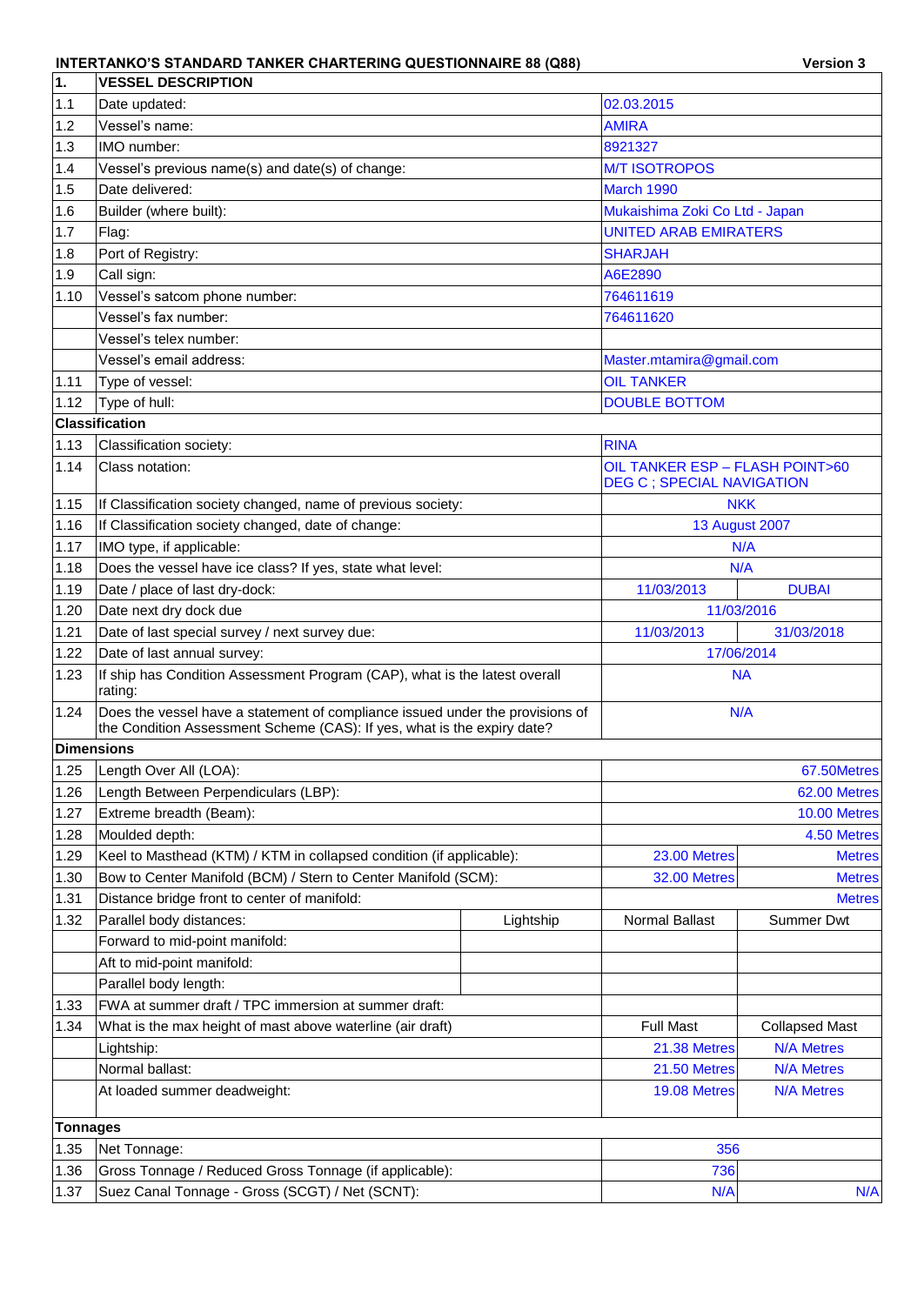| 1.38 | Panama Canal Net Tonnage (PCNT):                 |              |             |                                                                                                                                                                                                                         | N/A            |
|------|--------------------------------------------------|--------------|-------------|-------------------------------------------------------------------------------------------------------------------------------------------------------------------------------------------------------------------------|----------------|
|      | <b>Loadline Information</b>                      |              |             |                                                                                                                                                                                                                         |                |
| 1.39 | Loadline                                         | Freeboard    | Draft       | Deadweight                                                                                                                                                                                                              | Displacement   |
|      | Summer:                                          | 0.642 Metres | 3.92 Metres | 1106.23 MT                                                                                                                                                                                                              | 1704 MT        |
|      | Winter:                                          | 0.724 Metres | 3.84 Metres | 1060.50 MT                                                                                                                                                                                                              | 1658 MT        |
|      | Tropical:                                        | 0.560 Metres | 4.00 Metres | 1142.05 MT                                                                                                                                                                                                              | <b>1740 MT</b> |
|      | Lightship:                                       | 2.942 Metres | 1.62 Metres |                                                                                                                                                                                                                         | 597.77 MT      |
|      | Normal Ballast Condition:                        | 1.962 Metres | 2.60 Metres | <b>463 MT</b>                                                                                                                                                                                                           | 1061 MT        |
| 1.40 | Does vessel have multiple SDWT?                  |              |             | <b>No</b>                                                                                                                                                                                                               |                |
| 1.41 | If yes, what is the maximum assigned deadweight? |              |             | N/A                                                                                                                                                                                                                     |                |
|      | <b>Ownership and Operation</b>                   |              |             |                                                                                                                                                                                                                         |                |
| 1.42 | Registered owner - Full style:                   |              |             | Oil Marketing & Trading International FZC                                                                                                                                                                               |                |
| 1.43 | Technical operator - Full style:                 |              |             | <b>ECONAV S.A.</b><br>6, SKOUZE STREET,<br>18536, PIRAEUS, GREECE<br>TEL: +30 210 4295500<br>FAX: +30 210 4295511<br>Email: econav@econav.co                                                                            |                |
| 1.44 | Commercial operator - Full style:                |              |             | Oil Marketing & Trading International FZC<br>Suite 14, Fujairah Free Zone, P.O. Box<br>5170, U.A.E<br>Tel: +971 9 2281201<br>Fax: +971 9 2281202<br>Email: operations@oil-marketing.com or<br>bunkers@oil-marketing.com |                |
| 1.45 | Disponent owner - Full style:                    |              |             | N/A                                                                                                                                                                                                                     |                |

| 2.   | <b>CERTIFICATION</b>                                                                                                                    | <b>Issued</b> | <b>Last Annual</b><br>or Intermediate | <b>Expires</b> |
|------|-----------------------------------------------------------------------------------------------------------------------------------------|---------------|---------------------------------------|----------------|
| 2.1  | Safety Equipment Certificate:                                                                                                           | 08/04/2014    |                                       | 11/03/2016     |
| 2.2  | Safety Radio Certificate:                                                                                                               | 25/11/2014    |                                       | 24/11/2015     |
| 2.3  | <b>Safety Construction Certificate:</b>                                                                                                 | 18/04/2013    | 17/06/2014                            | 31/03/2018     |
| 2.4  | Loadline Certificate:                                                                                                                   | 18/04/2013    | 17/06/2014                            | 31/03/2018     |
| 2.5  | International Oil Pollution Prevention Certificate (IOPPC):                                                                             | 18/04/2013    | 17/06/2014                            | 31/03/2018     |
| 2.6  | Safety Management Certificate (SMC):                                                                                                    | 30/05/2013    | 08/12/2014                            | 11/02/2017     |
| 2.7  | Document of Compliance (DOC):                                                                                                           | 30/05/2013    | 14/02/2013                            | 09/01/2017     |
| 2.8  | USCG (specify: COC, LOC or COI): COC                                                                                                    | N/A           |                                       | N/A            |
| 2.9  | Civil Liability Convention Certificate (CLC):                                                                                           | N/A           |                                       | N/A            |
| 2.10 | Civil Liability for Bunker Oil Pollution Damage Convention<br>Certificate (CLBC):                                                       | N/A           |                                       | N/A            |
| 2.11 | U.S. Certificate of Financial Responsibility (COFR):                                                                                    | N/A           |                                       | N/A            |
| 2.12 | Certificate of Fitness (Chemicals):                                                                                                     | N/A           |                                       | N/A            |
| 2.13 | Certificate of Fitness (Gas):                                                                                                           | N/A           |                                       | N/A            |
| 2.14 | Certificate of Class:                                                                                                                   | 18/04/2013    | 17/06/2014                            | 31/03/2018     |
| 2.15 | International Ship Security Certificate (ISSC):                                                                                         | 30/05/2013    | 08/12/2014                            | 11/02/2017     |
| 2.16 | International Sewage Pollution Prevention Certificate<br>(ISPPC)                                                                        | 18/04/2013    | N/A                                   | 31/03/2018     |
| 2.17 | International Air Pollution Prevention Certificate (IAPP):                                                                              | 18/04/2013    | 17/06/2014                            | 31/03/2018     |
| 2.18 | Does vessel have all updated publications as listed in the Vessel Inspection<br>Questionnaire, Chapter 2- Question 2.24, as applicable: | Yes           |                                       |                |
| 2.19 | Owner warrant that vessel is member of ITOPF and will remain so for the entire<br>duration of this voyage/contract:                     | <b>Yes</b>    |                                       |                |
| 3.   | <b>CREW MANAGEMENT</b>                                                                                                                  |               |                                       |                |

| ۱J. | IUREW MANAGEMENT                       |                         |
|-----|----------------------------------------|-------------------------|
| 3.1 | <sup>'</sup> of Master:<br>Nationality | ·Ilipinc                |
| 3.2 | Nationality of Officers:               | Indonesian<br>ווכ<br>ΊС |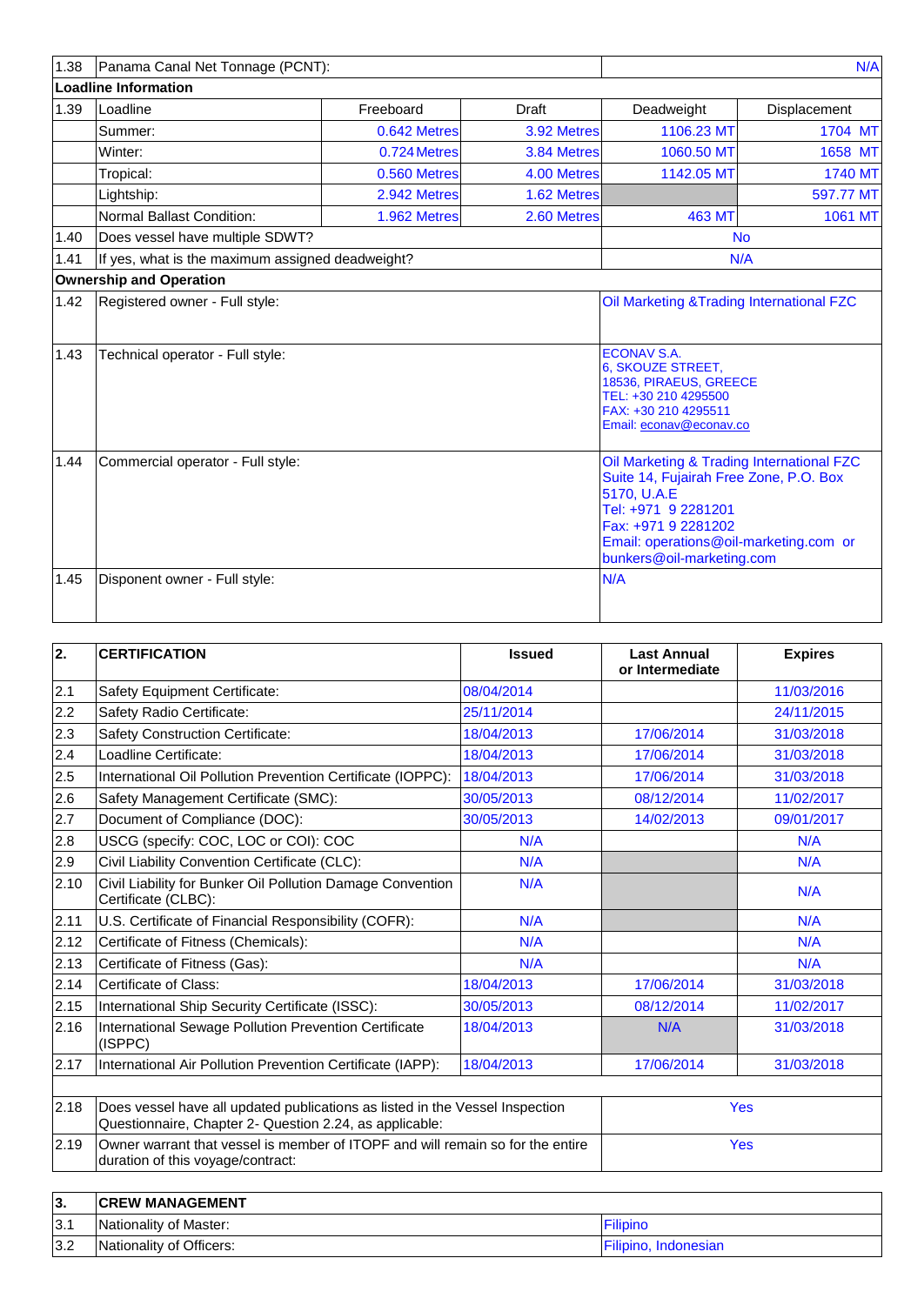| 3.3 | Nationality of Crew:                                                   | Indonesian, Sri Lankan                                                                                                                                                                                                                                                                                                                                          |
|-----|------------------------------------------------------------------------|-----------------------------------------------------------------------------------------------------------------------------------------------------------------------------------------------------------------------------------------------------------------------------------------------------------------------------------------------------------------|
| 3.4 | If Officers/Crew employed by a Manning Agency - Full style:            | <b>CROSSWORLD MARINE</b><br>V.A. RUFINO STREET 110 7TH FLOOR<br>STAGE HOUSE, LAGASPI VILLAGE,<br><b>MAKATI CITY, PHILIPPINES</b><br>TEL: +6327505268/FAX:+6328927242<br><b>E-MAIL:</b> info@crossworldmarine.com                                                                                                                                                |
|     |                                                                        | <b>THALINA SHIPPING CO LTD</b><br>NO:21A-1/1, VIJAYA KUMARATUNGA<br><b>MAWATHA</b><br>COLOMBO-05, SRI LANKA<br>TEL: +94112826594/5<br>FAX: +94112826596-<br>EMAIL:crew@thalinashipping.com<br><b>ABM &amp; CIRCLE NAVIGATION</b><br>LINGA DRAMA BUILDING , 1 <sup>st</sup> FLOOR JL<br><b>RAYA WARUNG BUNCIT NO. 17,</b><br>TEL: +62217800167/FAX:+622178834339 |
| 3.5 | What is the common working language onboard:                           | English                                                                                                                                                                                                                                                                                                                                                         |
| 3.6 | Do officers speak and understand English:                              | <b>Yes</b>                                                                                                                                                                                                                                                                                                                                                      |
| 3.7 | In case of Flag Of Convenience, is the ITF Special Agreement on board: | N/A                                                                                                                                                                                                                                                                                                                                                             |

| 14. | <b>HELICOPTERS</b>                                       |  |
|-----|----------------------------------------------------------|--|
| 4.1 | Can the ship comply with the ICS Helicopter Guidelines:  |  |
| 4.2 | If Yes, state whether winching or landing area provided: |  |

| 15. | <b>IFOR USA CALLS</b>                                                                                                                    |     |
|-----|------------------------------------------------------------------------------------------------------------------------------------------|-----|
| 5.1 | Has the vessel Operator submitted a Vessel Spill Response Plan to the US<br>Coast Guard which has been approved by official USCG letter: | N/A |
| 5.2 | Qualified individual (QI) - Full style:                                                                                                  | N/A |
| 5.3 | Oil Spill Response Organization (OSRO) - Full style:                                                                                     | N/A |
| 5.4 | Has technical operator signed the SCIA / C-TPAT agreement with US customs<br>concerning drug smuggling:                                  | N/A |

| 6.                 | <b>CARGO AND BALLAST HANDLING</b>                                                      |                                                                                                      |  |  |  |  |  |
|--------------------|----------------------------------------------------------------------------------------|------------------------------------------------------------------------------------------------------|--|--|--|--|--|
|                    | Double Hull Vessels                                                                    |                                                                                                      |  |  |  |  |  |
| 6.1                | Is vessel fitted with centerline bulkhead in all cargo tanks:                          | Yes                                                                                                  |  |  |  |  |  |
| 6.2                | If Yes, is bulkhead solid or perforated:                                               | <b>SOLID</b>                                                                                         |  |  |  |  |  |
|                    | <b>Cargo Tank Capacities</b>                                                           |                                                                                                      |  |  |  |  |  |
| 6.3                | Capacity (98%) of each natural segregation with double valve (specify tanks):          | 2 groups<br>140.07 $M^3$ (1P&S)<br>158.98 $M^3$ (2P&S)<br>169.53 $M^3$ (3P&S)<br>171.95 $M^3$ (4P&S) |  |  |  |  |  |
| 6.4                | Total cubic capacity (98%, excluding slop tanks):                                      | 1255.43 $M^3$                                                                                        |  |  |  |  |  |
| 6.5                | Slop tank(s) capacity (98%):                                                           | 36.41 $M^3$                                                                                          |  |  |  |  |  |
| 6.6                | Residual/Retention oil tank(s) capacity (98%), if applicable:                          | 1.57 $M^3$                                                                                           |  |  |  |  |  |
| 6.7                | Does vessel have Segregated Ballast Tanks (SBT) or Clean Ballast Tanks<br>$(CBT)$ :    | <b>SBT</b>                                                                                           |  |  |  |  |  |
| <b>SBT Vessels</b> |                                                                                        |                                                                                                      |  |  |  |  |  |
| 6.8                | What is total capacity of SBT?                                                         | 334.5                                                                                                |  |  |  |  |  |
| 6.9                | What percentage of SDWT can vessel maintain with SBT only:                             | 30 %                                                                                                 |  |  |  |  |  |
| 6.10               | Does vessel meet the requirements of MARPOL Annex I Reg 18.2:<br>(previously Reg 13.2) | <b>YES</b>                                                                                           |  |  |  |  |  |
|                    | <b>Cargo Handling</b>                                                                  |                                                                                                      |  |  |  |  |  |
| 6.11               | How many grades/products can vessel load/discharge with double valve<br>segregation:   | $\overline{2}$                                                                                       |  |  |  |  |  |
| 6.12               | Maximum loading rate for homogenous cargo per manifold connection:                     | 300 Cu. Metres/Hour                                                                                  |  |  |  |  |  |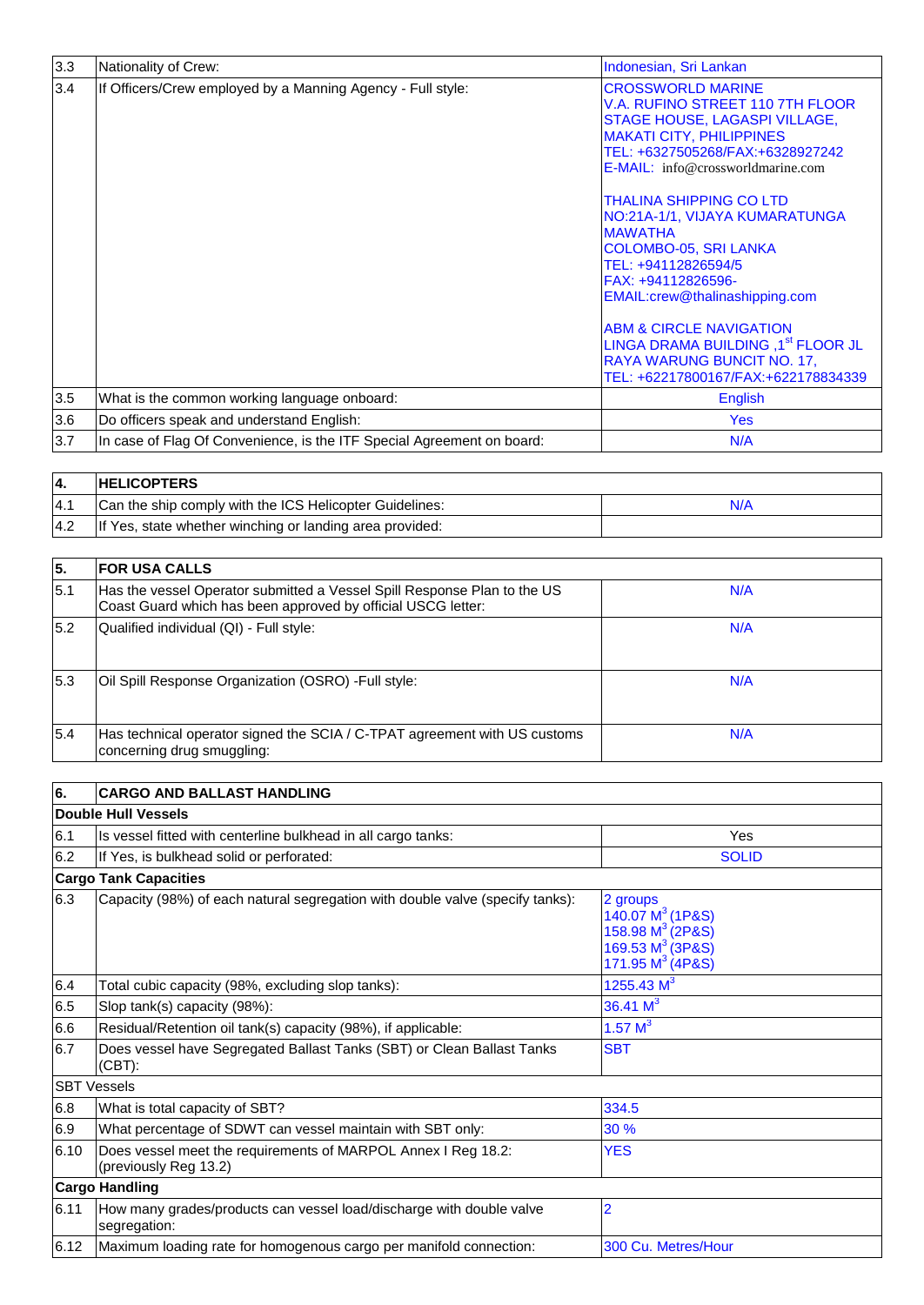| 6.13           | Maximum loading rate for homogenous cargo loaded simultaneously through all<br>manifolds:                                       |                        |     | 600 Cu. Metres/Hour      |                                               |  |
|----------------|---------------------------------------------------------------------------------------------------------------------------------|------------------------|-----|--------------------------|-----------------------------------------------|--|
| 6.14           | Are there any cargo tank filling restrictions. If yes, please specify:                                                          |                        |     |                          | <b>No</b>                                     |  |
|                | <b>Pumping Systems</b>                                                                                                          |                        |     |                          |                                               |  |
| 6.15           | Pumps:                                                                                                                          |                        | No. | <b>Type</b>              | Capacity                                      |  |
|                | Cargo:                                                                                                                          |                        | 2   | <b>SCREW</b>             | 300 Cu.Metres/Hour                            |  |
|                | Stripping:                                                                                                                      |                        |     |                          | Cu. Metres/Hour                               |  |
|                | Eductors:                                                                                                                       |                        |     |                          | Cu. Metres/Hour                               |  |
|                | Ballast:                                                                                                                        |                        | 1   |                          | 70 Cu. Metres/Hour                            |  |
| 6.16           | How many cargo pumps can be run simultaneously at full capacity:                                                                |                        |     |                          | 2                                             |  |
| 6.17           | Is ship fitted with a Cargo Control Room (CCR):                                                                                 |                        |     |                          | <b>NA</b>                                     |  |
| 6.18           | Can tank innage / ullage be read from the CCR:                                                                                  |                        |     |                          | <b>NA</b>                                     |  |
|                | <b>Gauging and Sampling</b>                                                                                                     |                        |     |                          |                                               |  |
| 6.19           | Can ship operate under closed conditions in accordance with ISGOTT:                                                             |                        |     |                          | Yes                                           |  |
| 6.20           | What type of fixed closed tank gauging system is fitted:                                                                        |                        |     |                          | <b>MMC</b>                                    |  |
| 6.21           | Are overfill (high-high) alarms fitted? If Yes, indicate whether to all tanks or                                                |                        |     |                          | <b>YES, ALL TANKS</b>                         |  |
|                | partial:<br><b>Vapor Emission Control</b>                                                                                       |                        |     |                          |                                               |  |
| 6.22           | Is a vapor return system (VRS) fitted:                                                                                          |                        |     |                          | N/A                                           |  |
| 6.23           | Number/size of VRS manifolds (per side):                                                                                        |                        |     | N/A                      | <b>Millimetres</b>                            |  |
| <b>Venting</b> |                                                                                                                                 |                        |     |                          |                                               |  |
| 6.24           | State what type of venting system is fitted:                                                                                    |                        |     |                          | <b>PV VALVES/ MAST RISERS</b>                 |  |
|                | <b>Cargo Manifolds</b>                                                                                                          |                        |     |                          |                                               |  |
| 6.25           | Does vessel comply with the latest edition of the OCIMF 'Recommendations for<br>Oil Tanker Manifolds and Associated Equipment': |                        |     |                          | <b>Yes</b>                                    |  |
| 6.26           | What is the number of cargo connections per side:                                                                               |                        |     | 2                        |                                               |  |
| 6.27           | What is the size of cargo connections:                                                                                          |                        |     | 6"                       |                                               |  |
| 6.28           | What is the material of the manifold:                                                                                           |                        |     |                          | <b>STAINLESS STEEL</b>                        |  |
|                | <b>Manifold Arrangement</b>                                                                                                     |                        |     |                          |                                               |  |
| 6.29           | Distance between cargo manifold centers:                                                                                        |                        |     |                          | <b>485 Millimetres</b>                        |  |
| 6.30           | Distance ships rail to manifold:                                                                                                |                        |     |                          | 2050 Millimetres                              |  |
| 6.31           | Distance manifold to ships side:                                                                                                |                        |     |                          | <b>Millimetres</b>                            |  |
| 6.32           | Top of rail to center of manifold:                                                                                              |                        |     | <b>Millimetres</b>       |                                               |  |
| 6.33           | Distance main deck to center of manifold:                                                                                       |                        |     |                          | <b>700 Millimetres</b>                        |  |
| 6.34           | Manifold height above the waterline in normal ballast / at SDWT condition:                                                      |                        |     |                          | <b>Millimetres</b><br><b>1500 Millimetres</b> |  |
| 6.35           | Number / size reducers:                                                                                                         |                        |     | 2pcs 6" x 4"             |                                               |  |
|                |                                                                                                                                 |                        |     | 1pc 5"x 4<br>1pc 8" x 6" |                                               |  |
|                |                                                                                                                                 |                        |     |                          | 2pcs 3" x 4"                                  |  |
|                | <b>Stern Manifold</b>                                                                                                           |                        |     |                          |                                               |  |
| 6.36           | Is vessel fitted with a stern manifold:                                                                                         |                        |     |                          | <b>NO</b>                                     |  |
| 6.37           | If stern manifold fitted, state size:                                                                                           |                        |     | N/A                      |                                               |  |
|                | <b>Cargo Heating</b>                                                                                                            |                        |     |                          |                                               |  |
| 6.38           | Type of cargo heating system?                                                                                                   |                        |     |                          | <b>STEAM HEATING COILS</b>                    |  |
| 6.39           | If fitted, are all tanks coiled?<br><b>Yes</b>                                                                                  |                        |     |                          |                                               |  |
| 6.40           | If fitted, what is the material of the heating coils:                                                                           | <b>Stainless steel</b> |     |                          |                                               |  |
| 6.41           | Maximum temperature cargo can be loaded/maintained:                                                                             |                        | 70  | 68                       |                                               |  |
|                | <b>Tank Coating</b>                                                                                                             |                        |     |                          |                                               |  |
| 6.42           | Are cargo, ballast and slop tanks coated?                                                                                       | Coated                 |     | <b>Type</b>              | To What Extent                                |  |
|                | Cargo tanks:                                                                                                                    | <b>Hard coating</b>    |     |                          |                                               |  |
|                | <b>Ballast tanks:</b>                                                                                                           | Yes                    |     | <b>Epoxy</b>             | <b>FULL</b>                                   |  |
|                | Slop tanks:                                                                                                                     | Yes                    |     | <b>Epoxy</b>             | <b>FULL</b>                                   |  |
| 6.43           | If fitted, what type of anodes are used?                                                                                        |                        |     | Zinc                     |                                               |  |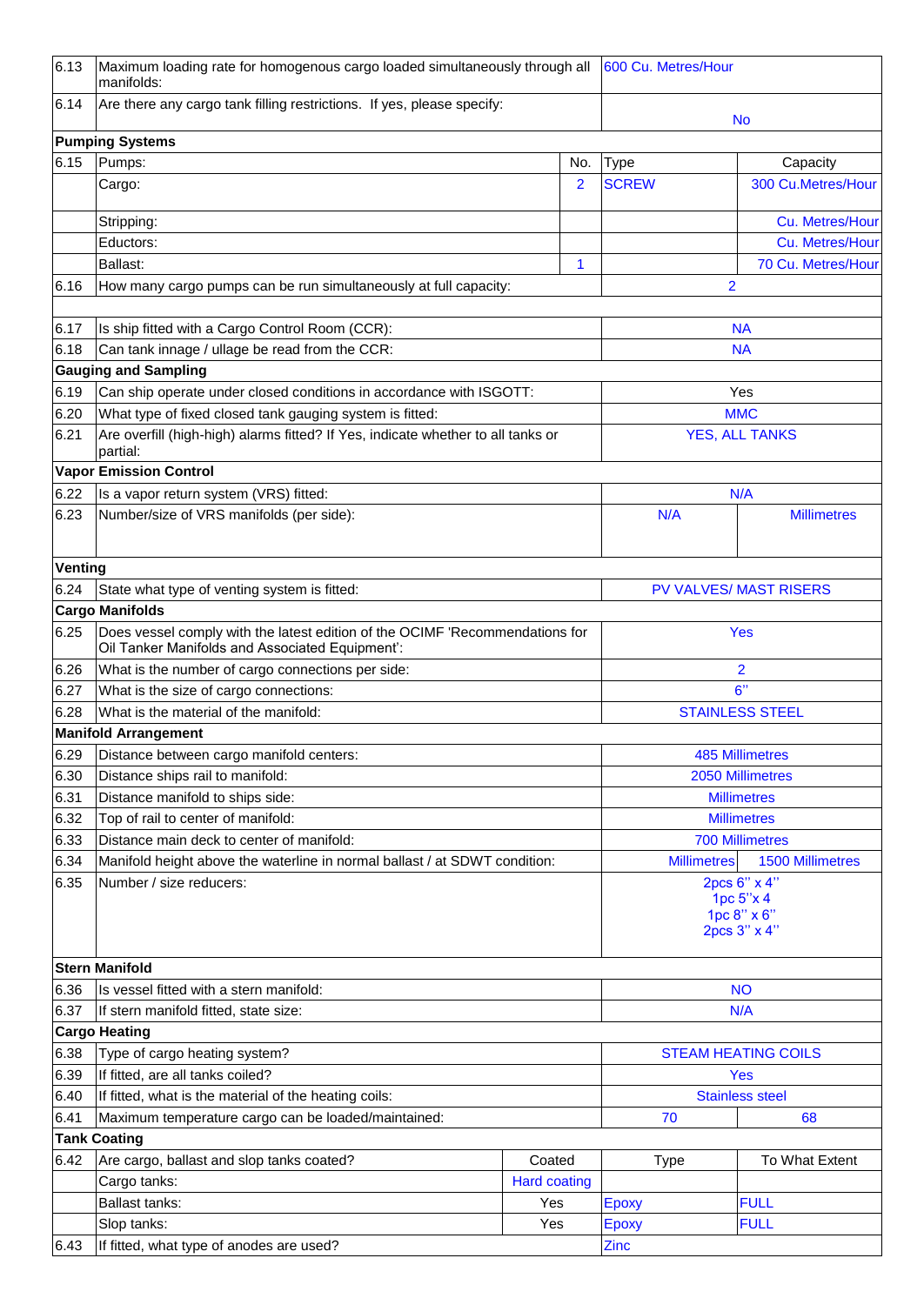|                  | <b>INERT GAS AND CRUDE OIL WASHING</b>                                 |     |
|------------------|------------------------------------------------------------------------|-----|
|                  | Is an Inert Gas System (IGS) fitted:                                   | N/A |
| 17.2             | Is IGS supplied by flue gas, inert gas (IG) generator and/or nitrogen: |     |
| $\overline{7.3}$ | Is a Crude Oil Washing (COW) installation fitted:                      |     |

| 8.                | <b>MOORING</b>                                                                   |                                           |                                                |                                      |                          |                                                    |
|-------------------|----------------------------------------------------------------------------------|-------------------------------------------|------------------------------------------------|--------------------------------------|--------------------------|----------------------------------------------------|
| 8.1               | Mooring wires (on drums)                                                         | No.                                       | Diameter                                       | Material                             | Length                   | <b>Breaking Strength</b>                           |
|                   | Forecastle:                                                                      |                                           |                                                |                                      |                          |                                                    |
|                   | Main deck fwd:                                                                   |                                           |                                                |                                      |                          |                                                    |
|                   | Main deck aft:                                                                   |                                           |                                                |                                      |                          |                                                    |
|                   | Poop deck:                                                                       |                                           |                                                |                                      |                          |                                                    |
| 8.2               | Wire tails                                                                       | No.                                       | Diameter                                       | Material                             | Length                   | <b>Breaking Strength</b>                           |
|                   | Forecastle:                                                                      |                                           |                                                |                                      |                          |                                                    |
|                   | Main deck fwd:                                                                   |                                           |                                                |                                      |                          |                                                    |
|                   | Main deck aft:                                                                   |                                           |                                                |                                      |                          |                                                    |
|                   | Poop deck:                                                                       |                                           |                                                |                                      |                          |                                                    |
| 8.3               | Mooring ropes (on drums)                                                         | No.                                       | Diameter                                       | Material                             | Length                   | <b>Breaking Strength</b>                           |
|                   | Forecastle:                                                                      | $\overline{\mathbf{c}}$<br>$\overline{2}$ | <b>40 Millimetres</b><br><b>60 Millimetres</b> | <b>POLYPROPYLENE</b><br><b>MIXED</b> | 200 Metres<br>200 Metres | <b>37 Metric Tonnes</b><br><b>68 Metric Tonnes</b> |
|                   | Main deck fwd:                                                                   | N/A                                       | <b>Millimetres</b>                             |                                      | <b>Metres</b>            | <b>Metric Tonnes</b>                               |
|                   | Main deck aft:                                                                   | N/A                                       | <b>Millimetres</b>                             | <b>POLYPROPYLENE</b><br><b>MIXED</b> | <b>Metres</b>            | <b>Metric Tonnes</b>                               |
|                   | Poop deck:                                                                       | $\overline{\mathbf{c}}$<br>$\overline{2}$ | <b>40 Millimetres</b><br><b>42 Millimetres</b> |                                      | 200 Metres               | <b>37 Metric Tonnes</b><br><b>57 Metric Tonnes</b> |
| 8.4               | Other mooring lines                                                              | No.                                       | Diameter                                       | Material                             | Length                   | <b>Breaking Strength</b>                           |
|                   | Forecastle:                                                                      |                                           | <b>Millimetres</b>                             |                                      | <b>Metres</b>            | <b>Metric Tonnes</b>                               |
|                   | Main deck fwd:                                                                   |                                           | <b>Millimetres</b>                             |                                      | <b>Metres</b>            | <b>Metric Tonnes</b>                               |
|                   | Main deck aft:                                                                   |                                           | <b>Millimetres</b>                             |                                      | <b>Metres</b>            | <b>Metric Tonnes</b>                               |
|                   | Poop deck:                                                                       |                                           | <b>Millimetres</b>                             |                                      | <b>Metres</b>            | <b>Metric Tonnes</b>                               |
| 8.5               | Mooring winches                                                                  |                                           |                                                | No.                                  | # Drums                  | <b>Brake Capacity</b>                              |
|                   |                                                                                  |                                           | Forecastle:                                    | $\overline{2}$                       | <b>SINGLE</b>            | <b>Metric Tonnes</b>                               |
|                   |                                                                                  |                                           | Main deck fwd:                                 |                                      |                          | <b>Metric Tonnes</b>                               |
|                   |                                                                                  |                                           | Main deck aft:                                 |                                      |                          | <b>Metric Tonnes</b>                               |
|                   |                                                                                  |                                           | Poop deck:                                     | $\overline{2}$                       | <b>DOUBLE</b>            | <b>Metric Tonnes</b>                               |
| 8.6               | Mooring bitts                                                                    |                                           |                                                |                                      | No.                      | SWL                                                |
|                   |                                                                                  |                                           |                                                | Forecastle:                          | $\overline{2}$           | <b>Metric Tonnes</b>                               |
|                   |                                                                                  |                                           |                                                | Main deck fwd:                       | N/A                      | <b>Metric Tonnes</b>                               |
|                   |                                                                                  |                                           |                                                | Main deck aft:                       | N/A                      | <b>Metric Tonnes</b>                               |
| 8.7               |                                                                                  |                                           |                                                | Poop deck:                           | $\overline{2}$           | <b>Metric Tonnes</b><br>SWL                        |
|                   | Closed chocks and/or fairleads of enclosed type                                  |                                           |                                                | Forecastle:                          | No.<br>4                 | <b>Metric Tonnes</b>                               |
|                   |                                                                                  |                                           |                                                | Main deck fwd:                       | N/A                      | <b>Metric Tonnes</b>                               |
|                   |                                                                                  |                                           |                                                | Main deck aft:                       | N/A                      | <b>Metric Tonnes</b>                               |
|                   |                                                                                  |                                           |                                                | Poop deck:                           | 6                        | <b>Metric Tonnes</b>                               |
|                   | <b>Emergency Towing System</b>                                                   |                                           |                                                |                                      |                          |                                                    |
| 8.8               | Type / SWL of Emergency Towing system forward:                                   |                                           |                                                |                                      | N/A                      | <b>Metric Tonnes</b>                               |
| 8.9               | Type / SWL of Emergency Towing system aft:                                       |                                           |                                                |                                      |                          | <b>Metric Tonnes</b>                               |
| <b>Anchors</b>    |                                                                                  |                                           |                                                |                                      |                          |                                                    |
| 8.10              | Number of shackles on port cable:                                                |                                           |                                                |                                      |                          | 8                                                  |
| 8.11              | Number of shackles on starboard cable:                                           |                                           |                                                |                                      |                          | 8                                                  |
| <b>Escort Tug</b> |                                                                                  |                                           |                                                |                                      |                          |                                                    |
| 8.12              | What is SWL and size of closed chock and/or fairleads of enclosed type on stern: |                                           |                                                |                                      | N/A                      |                                                    |